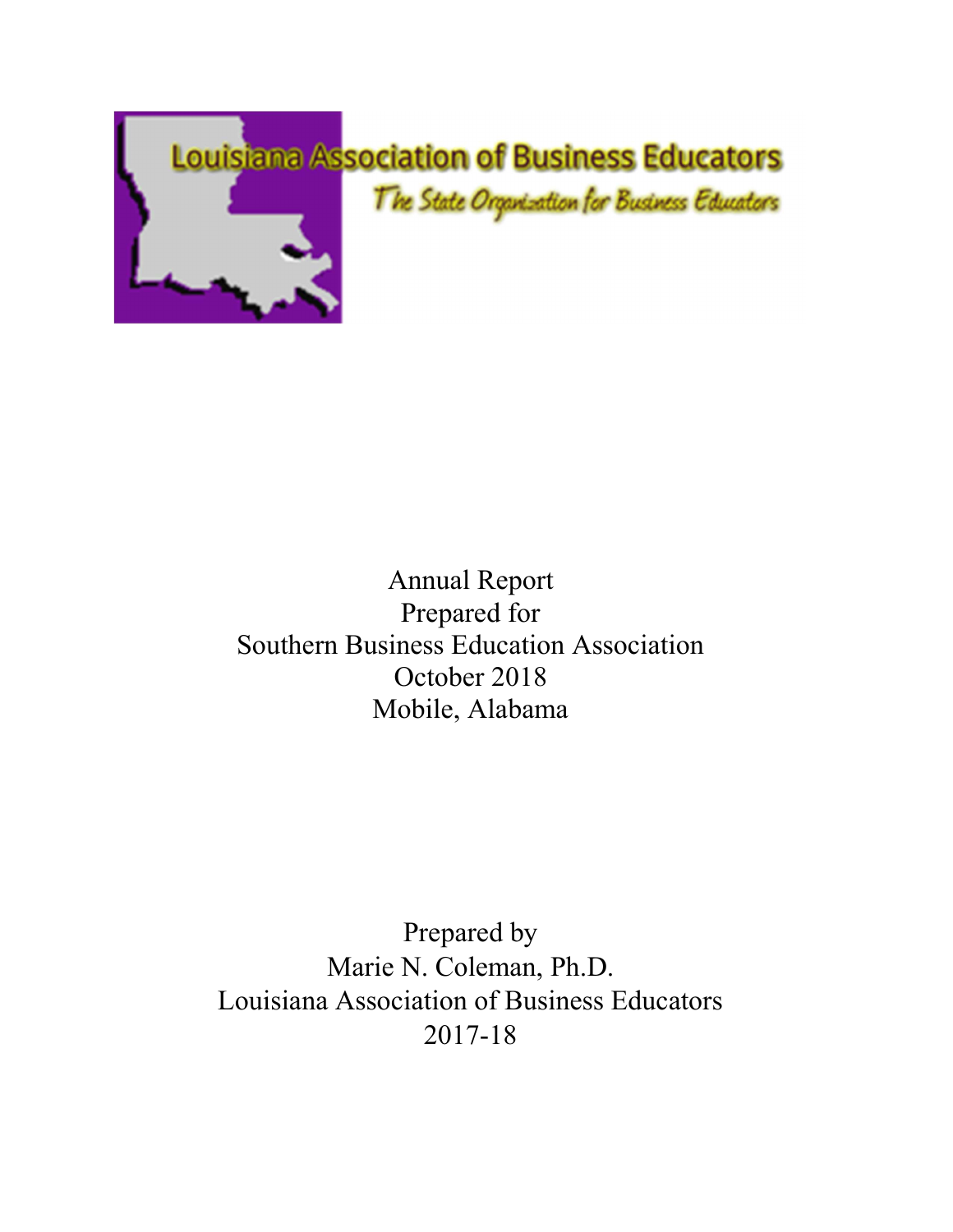# Table of Contents

| Organizational Structure |  |
|--------------------------|--|
|                          |  |
|                          |  |
|                          |  |
|                          |  |
| Publications             |  |
|                          |  |
|                          |  |
|                          |  |
|                          |  |
| Conference Highlights    |  |
|                          |  |

 $\hat{\mathbf{v}}$ 

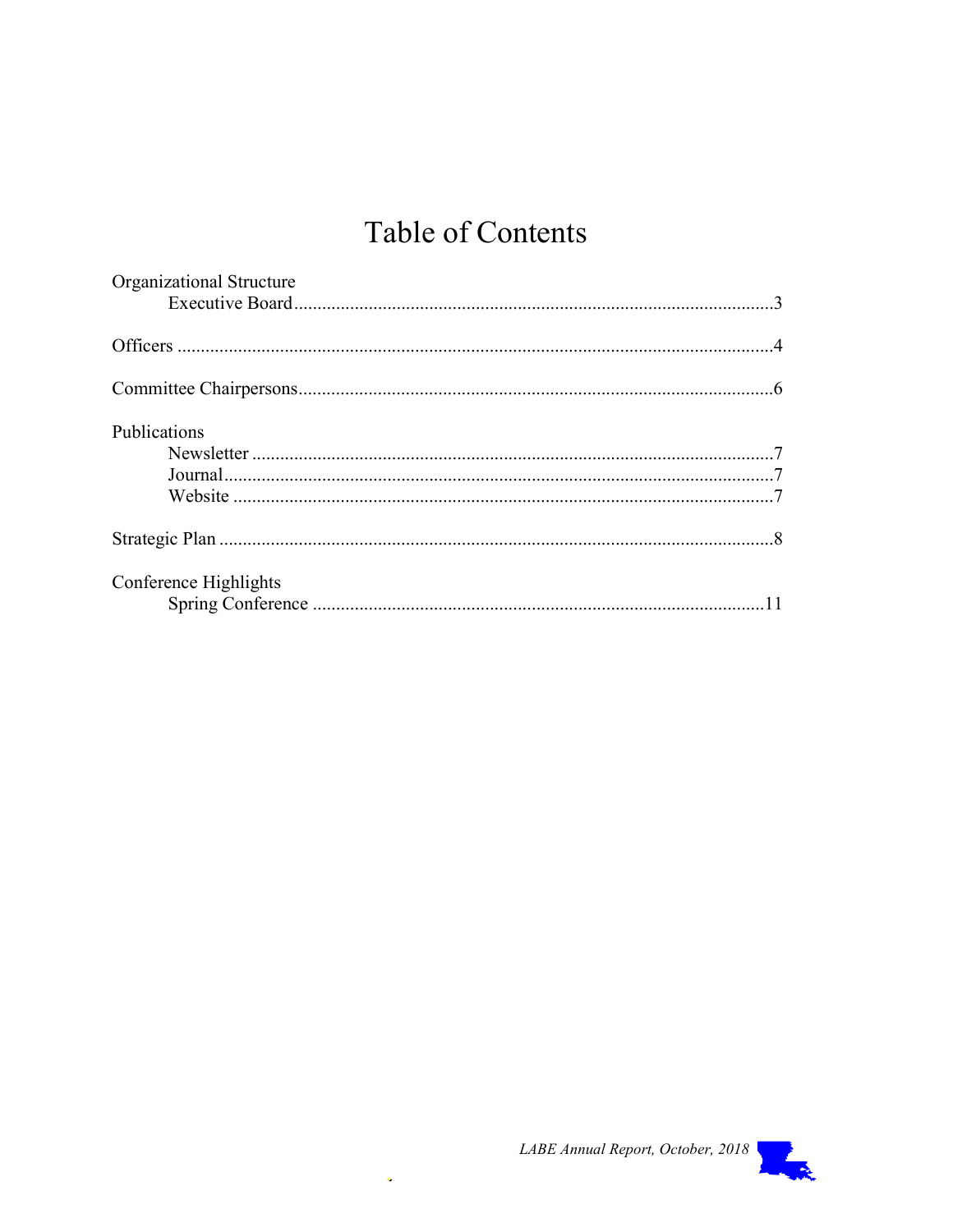## Organizational Structure

Louisiana Association of Business Educators (LABE) constitutes a division of Louisiana Association for Career and Technical Education and is affiliated with National Business Education Association/Southern Business Education Association. Membership is open to teachers and students of business subjects in public and private schools on all levels and to persons who are interested in working cooperatively for the improvement of business and office education in Louisiana. The membership period is from spring conference to spring conference. Dues are \$15 per year with student membership dues set at \$2 per year. For the 2017-2018 year, membership stands at 82 members from both secondary and post-secondary levels. This includes 20 lifetime memberships.

LABE currently holds a one-day conference in the spring. The vice president chairs the conference. State conferences have been held consecutively for the past four years. The Spring 2018 conference, chaired by Jason Mercer, LABE Vice President at the time, was held at Northwestern State University in Natchitoches, Louisiana, on March 16, 2018. Fifty-nine members and 11 vendors attended.

### Executive Board

The Executive Board leads the state organization of business teachers. The officers of the board are installed in the spring meeting. The terms for the offices are for one year with the exception of the terms for treasurer, newsletter editor, and journal editor, whose terms are for two years. The term for Southern Business Education Association representative is for three years.

The offices of president and president-elect alternate between representatives from the secondary level and the post-secondary level whenever possible. Nominations were made and officers were elected at the spring conference. The LABE Executive Board typically meets three to four times a year in order to conduct the business of the organization.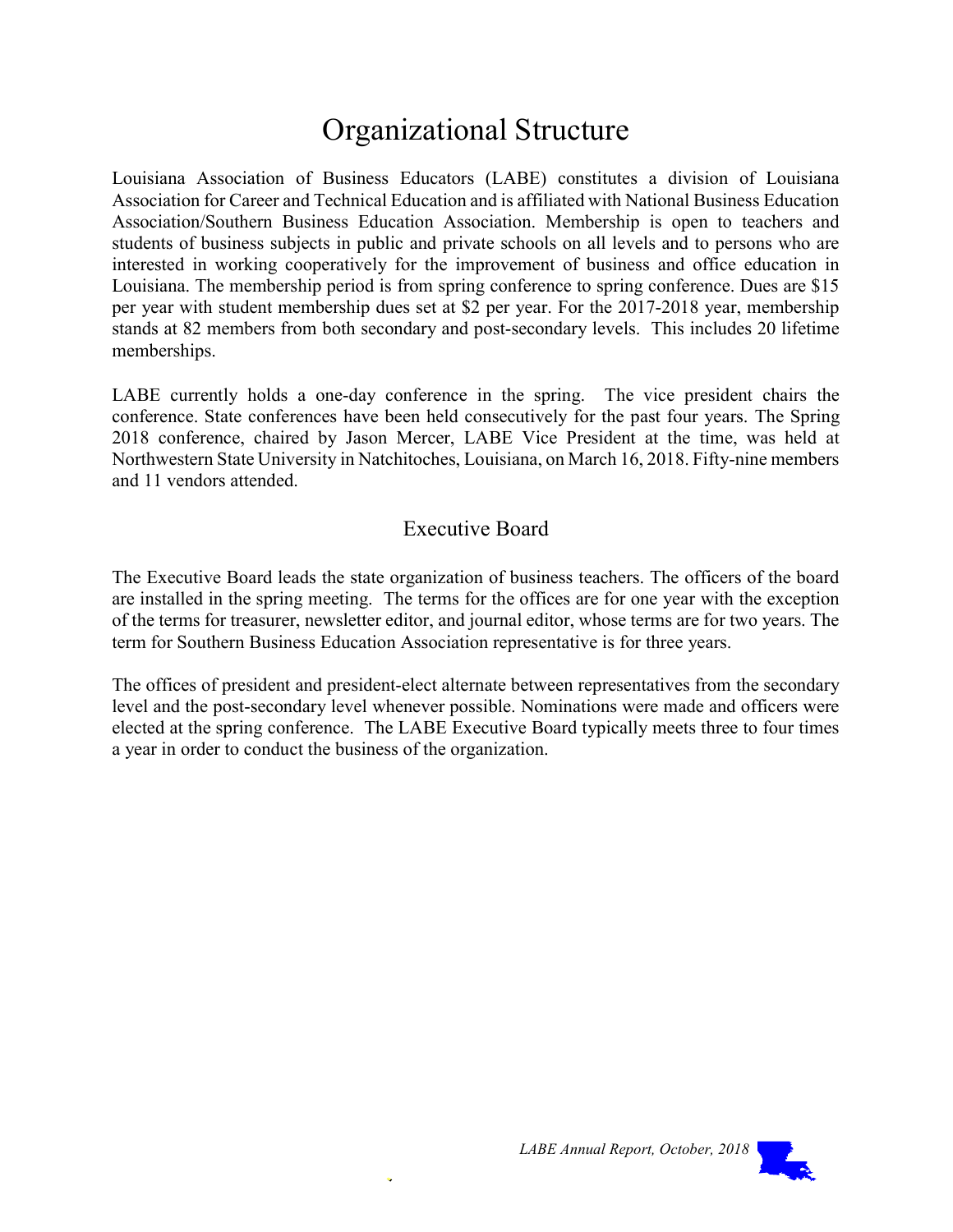## Louisiana Association of Business Educators **Officers** 2018

| President<br>Winnfield Senior High School<br>Winnfield                               | <b>Jason Mercer</b>     |
|--------------------------------------------------------------------------------------|-------------------------|
| Vice President<br>Northwestern State University<br>Natchitoches                      | Dustin Hebert, Ph.D.    |
| Past-President<br><b>SOWELA Technical Community College</b><br>Lake Charles          | Marie N. Coleman, Ph.D. |
| Secretary<br>Kinder High School<br>Kinder                                            | Kim Rider               |
| Treasurer<br>Alfred M. Barbe High School<br>Lake Charles                             | Kathy David             |
| Chaplain<br>St. Louis High School<br>Lake Charles                                    | <b>Ashley Lavine</b>    |
| Parliamentarian<br>Lacassine High School<br>Lacassine                                | <b>Wendy Sonnier</b>    |
| At-Large Representative<br><b>SOWELA Technical Community College</b><br>Lake Charles | David Shankle, Ph.D.    |

Ġ,

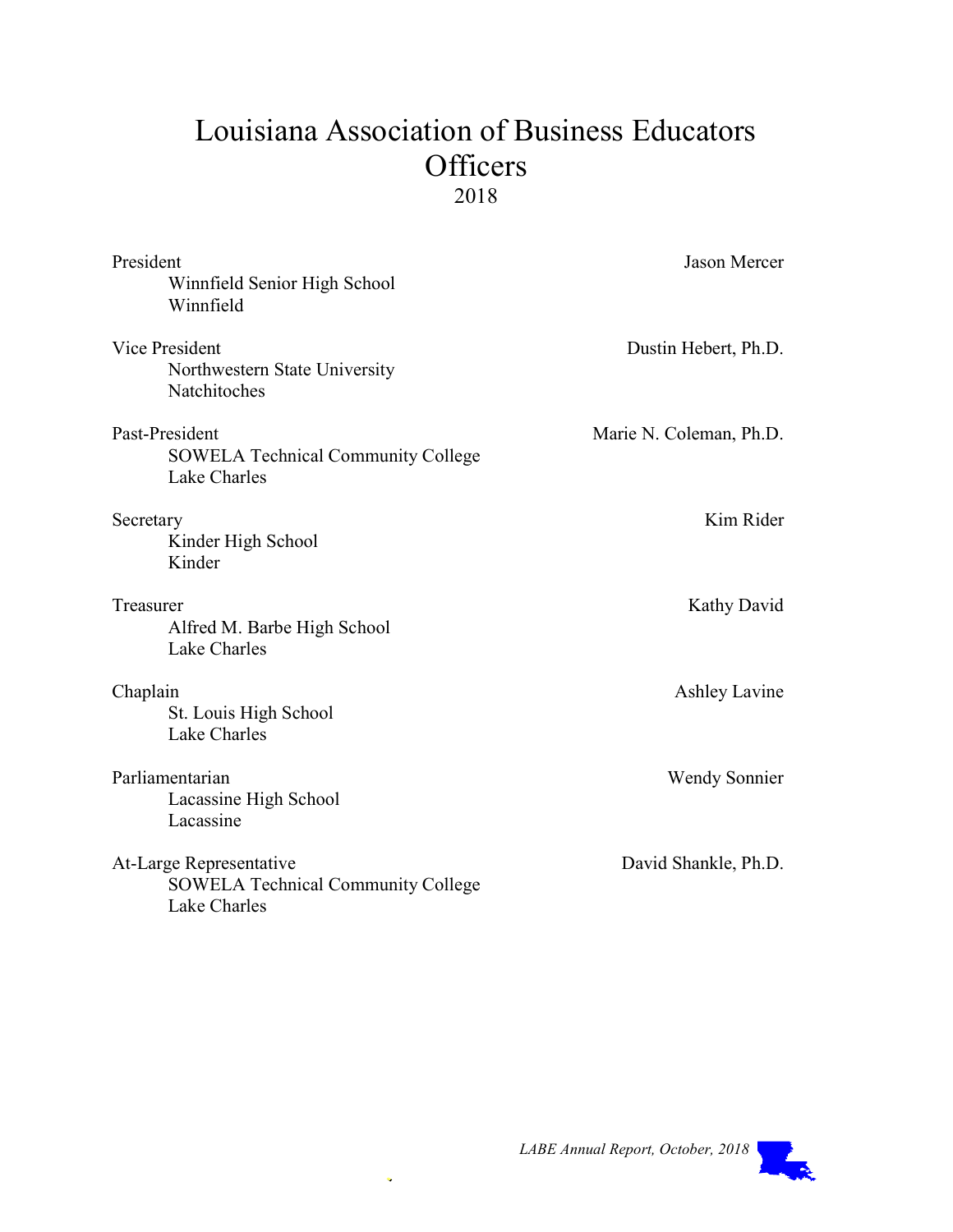## Louisiana Association of Business Education Officers (continued)

| At-Large Representative<br>Eunice High School<br>Eunice                                      | Lauren Cart             |
|----------------------------------------------------------------------------------------------|-------------------------|
| At-Large Representative<br>Alexandria Senior High School<br>Alexandria                       | Starlene Grayson        |
| Webmaster<br>Alexandria Senior High School<br>Alexandria                                     | Brenda Barnhart         |
| <b>SBEA/NBEA Representative</b><br><b>SOWELA Technical Community College</b><br>Lake Charles | Marie N. Coleman, Ph.D. |

 $\ddot{\phantom{1}}$ 

LABE Annual Report, October, 2018

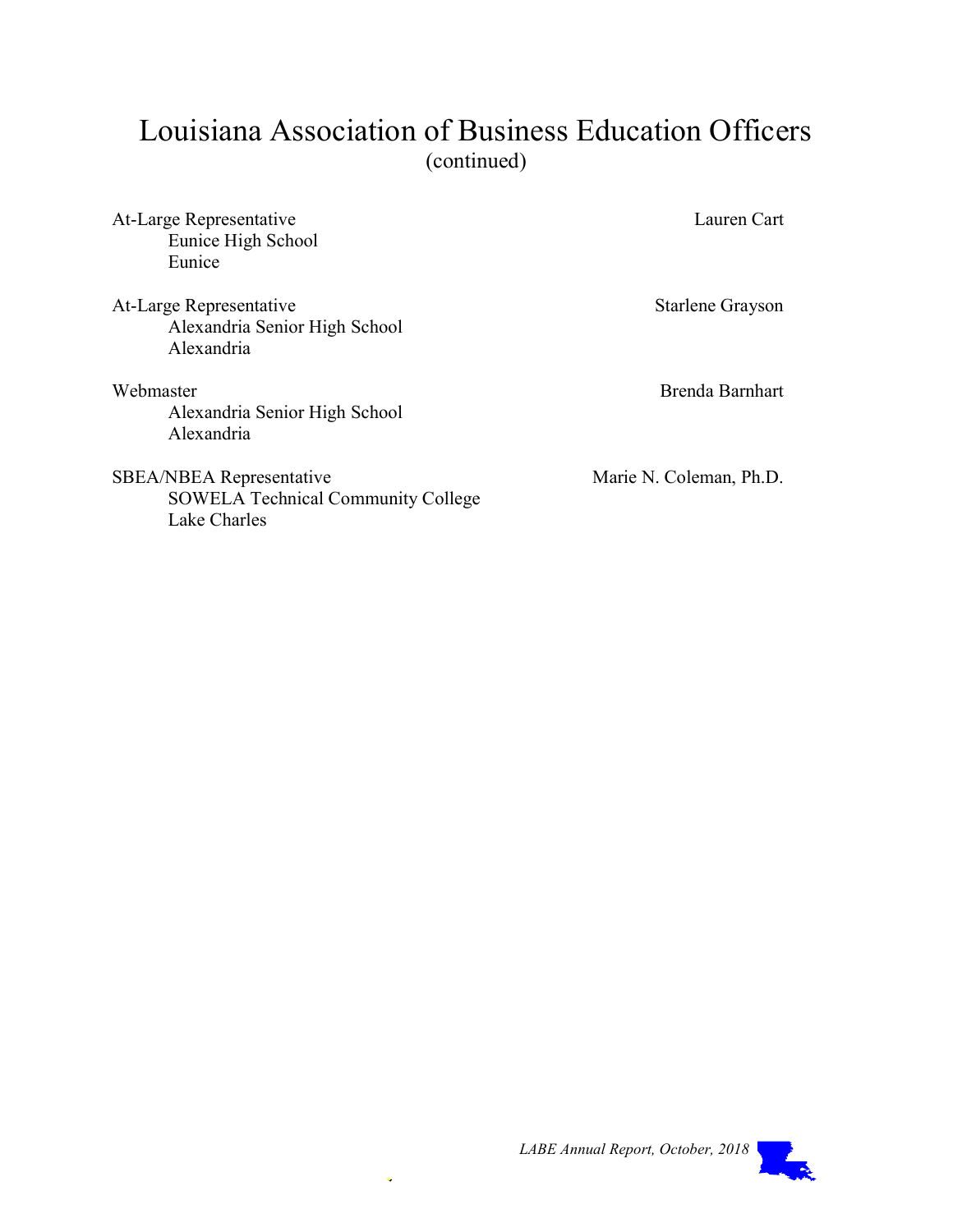# Louisiana Association of Business Educators Committee Chairpersons

| Auditing                                                  | <b>Rick Monceaux</b> |
|-----------------------------------------------------------|----------------------|
| <b>SOWELA Technical Community College</b><br>Lake Charles |                      |
| Awards<br>Anacoco High School<br>Anacoco                  | Rebecca Draughn      |
| Finance<br>Alfred M. Barbe High School<br>Lake Charles    | Kathy David          |
| Membership<br>Alfred M. Barbe High School<br>Lake Charles | Kathy David          |
| Memorial<br>St. Louis High School<br>Lake Charles         | Ashley Lavine        |
| Nominating<br>Sam Houston High School<br>Lake Charles     | Melinda Thigpen      |



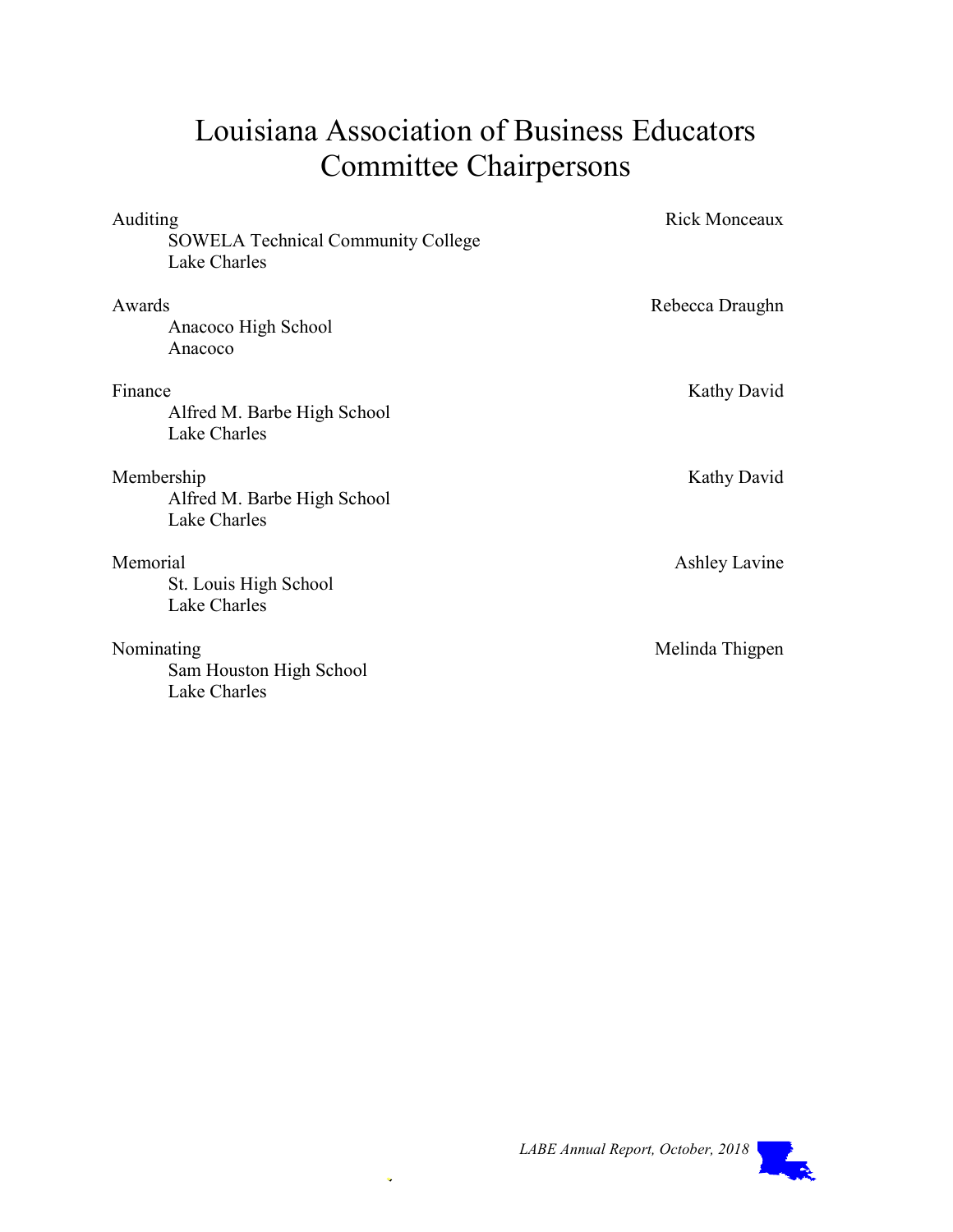## Publications

### **Newsletter**

The Bulletin Board is the official publication of LABE and is published twice a year-fall and spring. It used to be mailed to all LABE members and to business teachers in the state. The purposes of the Bulletin Board are to inform Louisiana teachers of legislative issues affecting business education, provide notification of proposed LABE constitutional or by-law changes, report on state-wide meetings and area conferences, provide membership information, and share news items of interest to business teachers in Louisiana. The Bulletin Board serves as the primary vehicle for recruiting NBEA/SBEA, ACTE, Louisiana ACTE, and LABE memberships. In addition, the Bulletin Board provides a method by which teachers may publish articles of interest.

NOTE: We have not sent any bulletins for the past seven years. In the future, we hope to reinstate the bulletin board and send it to all business teachers electronically. We need the publicity for our rebuilding.

#### Journal

The LABE had its own refereed journal which publishes articles contributing to business education theory and practice. Manuscript from all fields of business education are sought to reflect the needs and interests of business educators and administrators, business practitioners, and government personnel. The first issue of the journal, The Louisiana Business Education Journal, was published in the spring of 1991. In 1996, name of the journal was changed to The Journal of Business and Training Education to reflect the articles published from different areas of the United States. In 2006, the Journal was published in a different media format, the CD. CDs were issued to all LABE members and professional organizations. In 2012, the journal was dissolved due to lack of funding and retiring editor.

#### Website

The LABE website address is www.laabe.weebly.org. Brenda Barnhart assumed the responsibilities of Webmaster at the 2018 Spring Conference.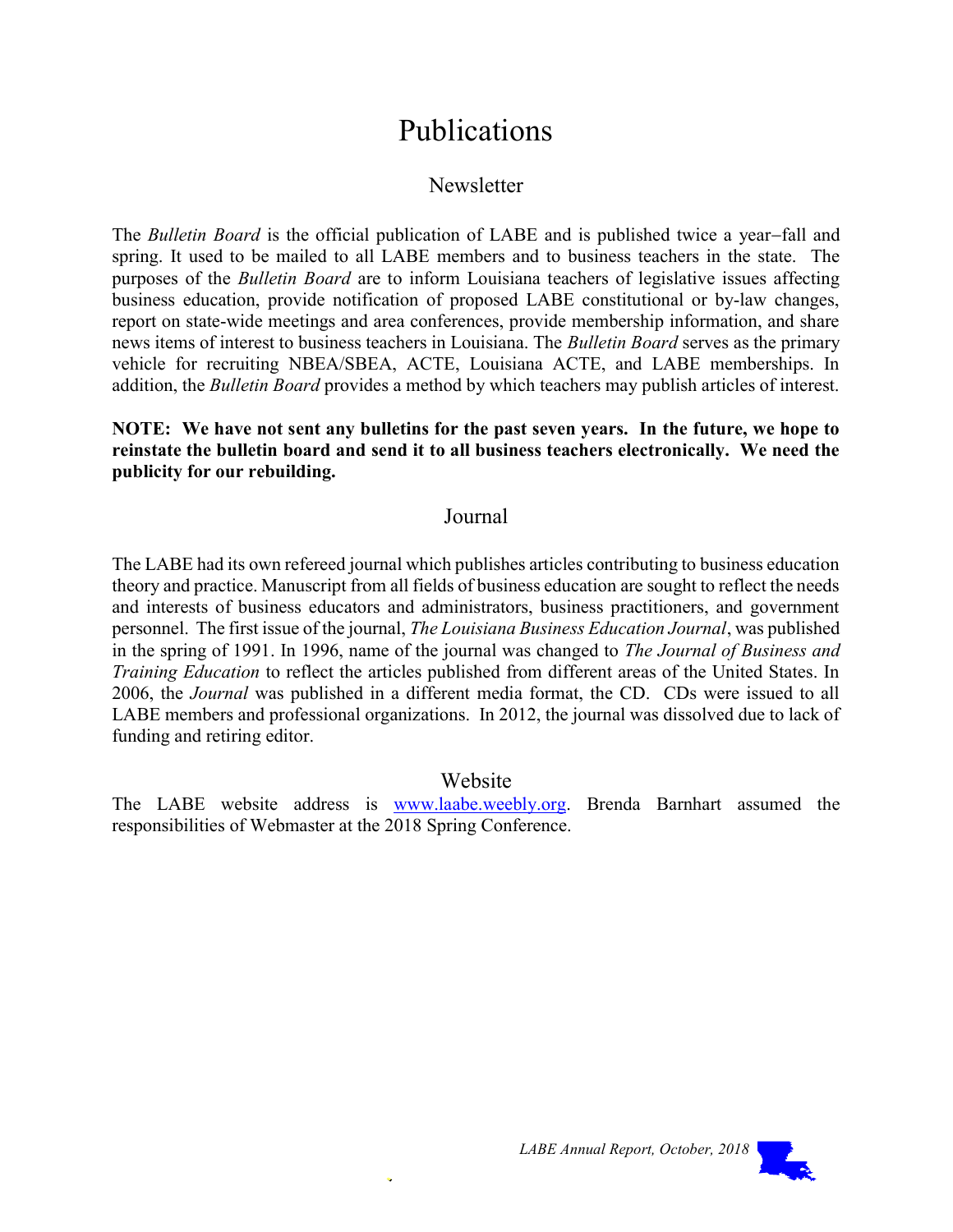## Strategic Plan

#### Introduction

The Louisiana Association of Business Educators Strategic Plan sets forth goals and strategies to be pursued now and into the future in order to achieve the Association's mission. Two principles emphasize the LABE mission, purposes, and strategic plan: collaboration and diversity. LABE seeks to reflect the diverse nature of society within its membership and the educational programs championed by the association. The LABE Strategic Plan will change over time to meet the challenges of new technologies and new knowledge.

#### Mission

The mission of Louisiana Association of Business Educators is to provide educational leadership in developing a competitive workforce.

## GOAL I

#### Establish Workforce Education as an Integral Component of Education for All Students

#### Strategies

- $\bullet$  Promote workforce education as a key element in the nation's economic and educational development.
- Build broad public understanding of and support for workforce education and the belief that all learning contributes to developing productive citizens.

### GOAL II

#### Lead in the Development of a Continuous Quality System for Preparing AU Learners for a World-Class Workforce

#### **Strategies**

- \* Establish standards of excellence for workforce education programs.
- $\div$  Promote exemplary workforce preparation models that enhance ethics, wellness, diversity, management of family and work, career pathways, job skills, and lifelong learning.
- $\bullet$  Use leading edge technologies to support the advancement of workforce education.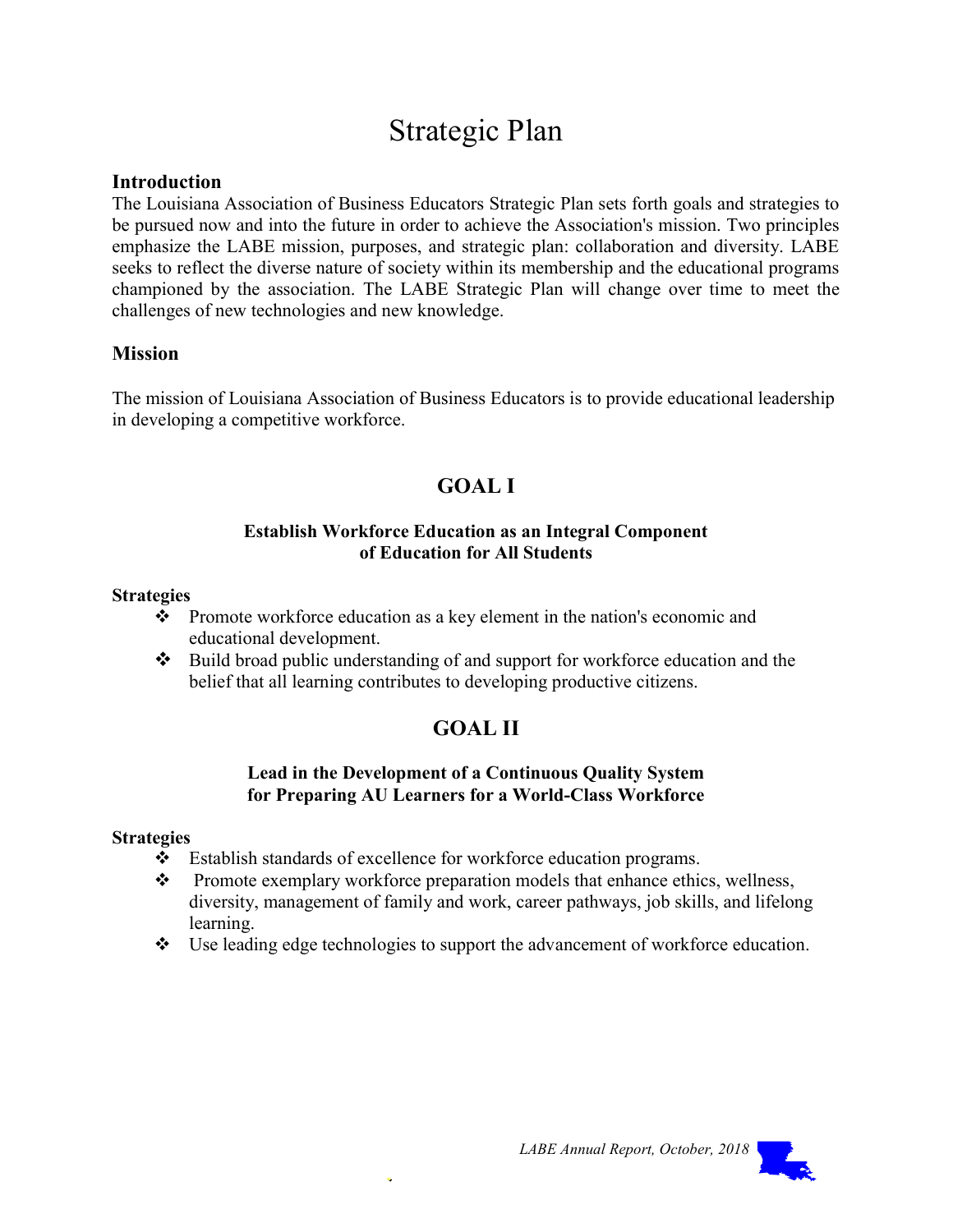### GOAL III

#### Lead in the Development and Attainment of the Higher Standards of Professionalism by LABE Members

#### **Strategies**

- Actively engage in the development and implementation of standards of excellence for professionals in career and technical education.
- \* Provide assistance to individuals to meet such professional standards.

### GOAL IV

#### Be a Premier Organization for Professional Development of All Individuals Involved in Preparing Youth and Adults for Careers

#### **Strategies**

- Continually assess professional development needs of the full range of professionals involved in workforce education.
- Based on identified needs, develop a plan for professional development activities.
- Provide professional development activities based on that plan at the national, regional, state, and local levels.
- $\cdot \cdot$  Initiate strategies to address diversity among workforce education.
- Evaluate professional development activities as a basis for continuous improvement.

### GOAL V

#### Develop Leaders for Workforce Education and for the Association

#### **Strategies**

- $\triangleleft$  Identify and recruit individuals for local, state, regional, and national leadership roles.
- $\mathbf{\hat{P}}$  Provide continuing opportunities to enhance leadership development as the local, state, regional, national, and international levels.

LABE Annual Report, October, 2018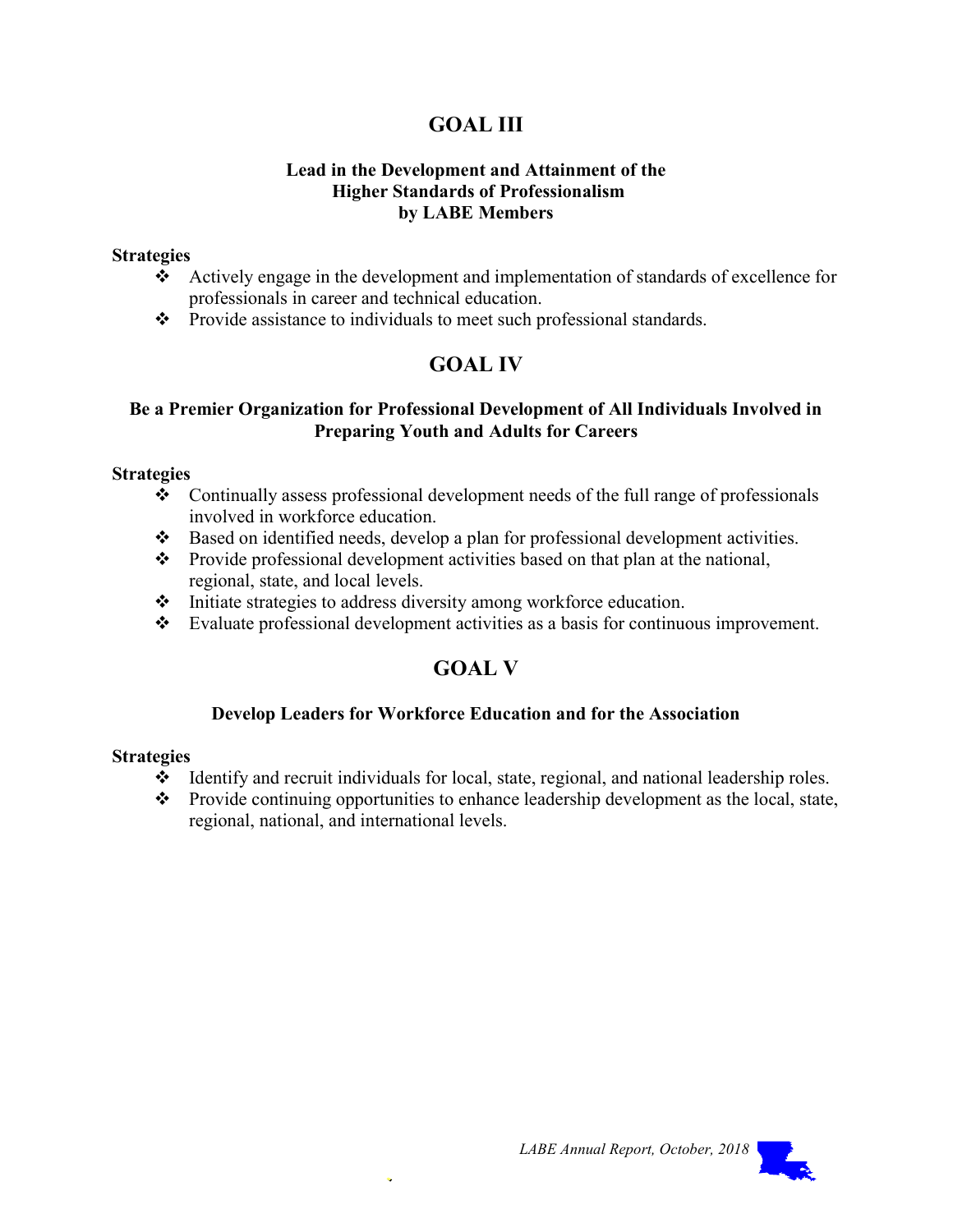## GOAL VI

#### Expand the Professional Association to be More Broadly Representative and Supportive of Workforce Education

#### **Strategies**

- \* Broaden membership opportunities to include all stakeholders.
- \* Provide professional services that support workforce education.
- Develop international participation.
- Maintain a strong financial base for the association.

NOTE: To accomplish our goals, we must have an organization. In the past 10 years, education has changed a lot and educators have more demands put on them. Therefore, it is getting harder for educators to take time for professional development/meetings/conferences. We must find incentives for educators to come to conferences. In the meantime, we need to find more members willing to take leadership roles.